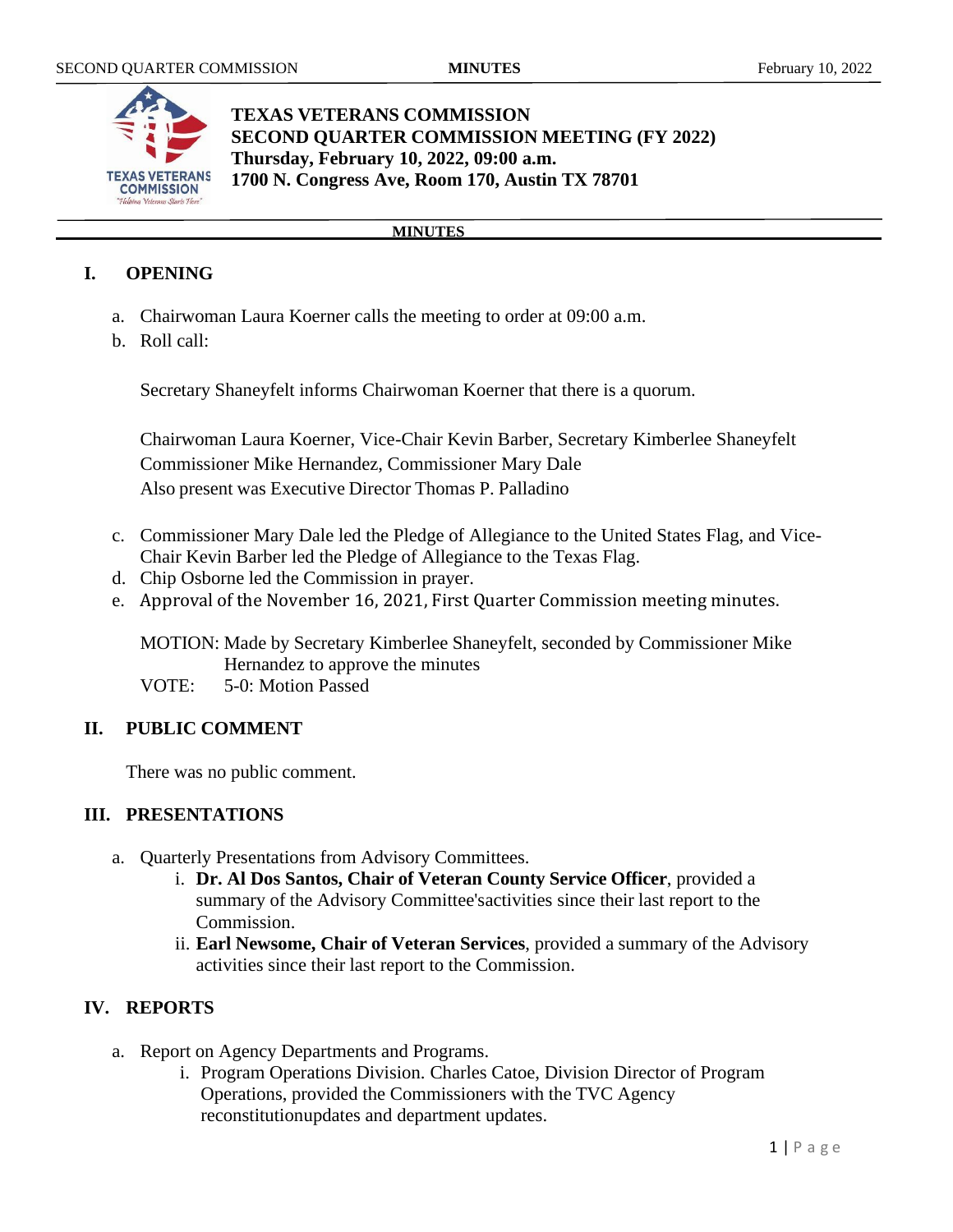- 1. **Reconstitution Update.** Charles Catoe, Division Director of Program Operations, gave a detailed report to the Commissioners of the latest Texas Veterans Commission reconstitution updates.
- 2. **Department Updates.** Charles Catoe, Division Director of Program Operations, updated the Commission on *Veterans Education* to include a correction from the last Commission Meeting concerning a VA rating from the FY21. Data for the year that ended in September was based on the education liaison representative's recommendation, and I'm sorry to say that it was premature. In January, we got notified from the VA that we were rated minimally satisfactory.

*Healthcare Advocacy*: We hired 12 new health care advocates. The Health Care Advocacy team is working with Julia Conner of the Communications and Outreach team on publishing some interviews for our social media and trying to get the word out that this service is available. Gary Lee wrote a great article in our last HR newsletter.

*Veterans Employment*: Veterans employment collaborates closely with the Texas Workforce Commission and their Work-In-Texas software platform. They have been developing a case management portion within the platform, working very closely with us to see our requirements.

- 3. Salvador Castillo, Director of Claims, provided a Virtual Veteran Experience Action Center report. The event was held November 16th - 18th of last year, and it provided a whole wide array of services. The VEACT has plans to return to Texas in October. They will coordinate with Mike Yeager for that visit as well.
- ii. Resource Management Division.
	- 1. Chip Osborne, Division Director of Resources Management, reported on the upcoming Strategic Plan/LAR. In February of this month, all agencies will receive the strategic plan, budget structure, and performance measure guidance to make those revisions. Typically, our due date is during the month of June. Therefore, during the month of May, all of our documents need to be ready for your approval at that Commission meeting. Mr. Palladino and his staff will have scrubbed this for you, and then we will present to you all for any adjustments that you feel like we need to make in that document.
	- 2. Michelle Nall, CFO of the TVC Finance Department, gave a detailed brief to the Commissioners on the Appropriation Year 2022 1<sup>st</sup> Quarter Operating Statement.
	- 3. Chip Osborne briefed the Commissioners on the FY 2022 Performance Measure review to include Output and Efficiency Performance Measures and Outcome Performance Measures.
	- 4. Chip Osborne gave a brief report on the TVC Outreach/Engagement Events (West Texas).
	- 5. Blake Harris, Director of Veterans Mental Health, briefed the Commissioners on Veterans Mental Health Department recommendations to alleviate veteran homelessness, in response to the Veteran Services Advisory Committee report to Commissioners during the  $4<sup>th</sup>$  Quarter Commission Meeting.
- b. Deputy Executive Director Report.
	- i. Shawn Deabay, Deputy Executive Director, briefed the Commission on program updates and events to include upcoming veteran engagement days.
		- a. Dr. Blake Harris, Director of Veterans Mental Health Department, and Elaine Zavala, Director of Communications, briefed the Commissioners on Buddy Check Day
		- b. Elaine Zavala gave a brief on the upcoming Military Spouse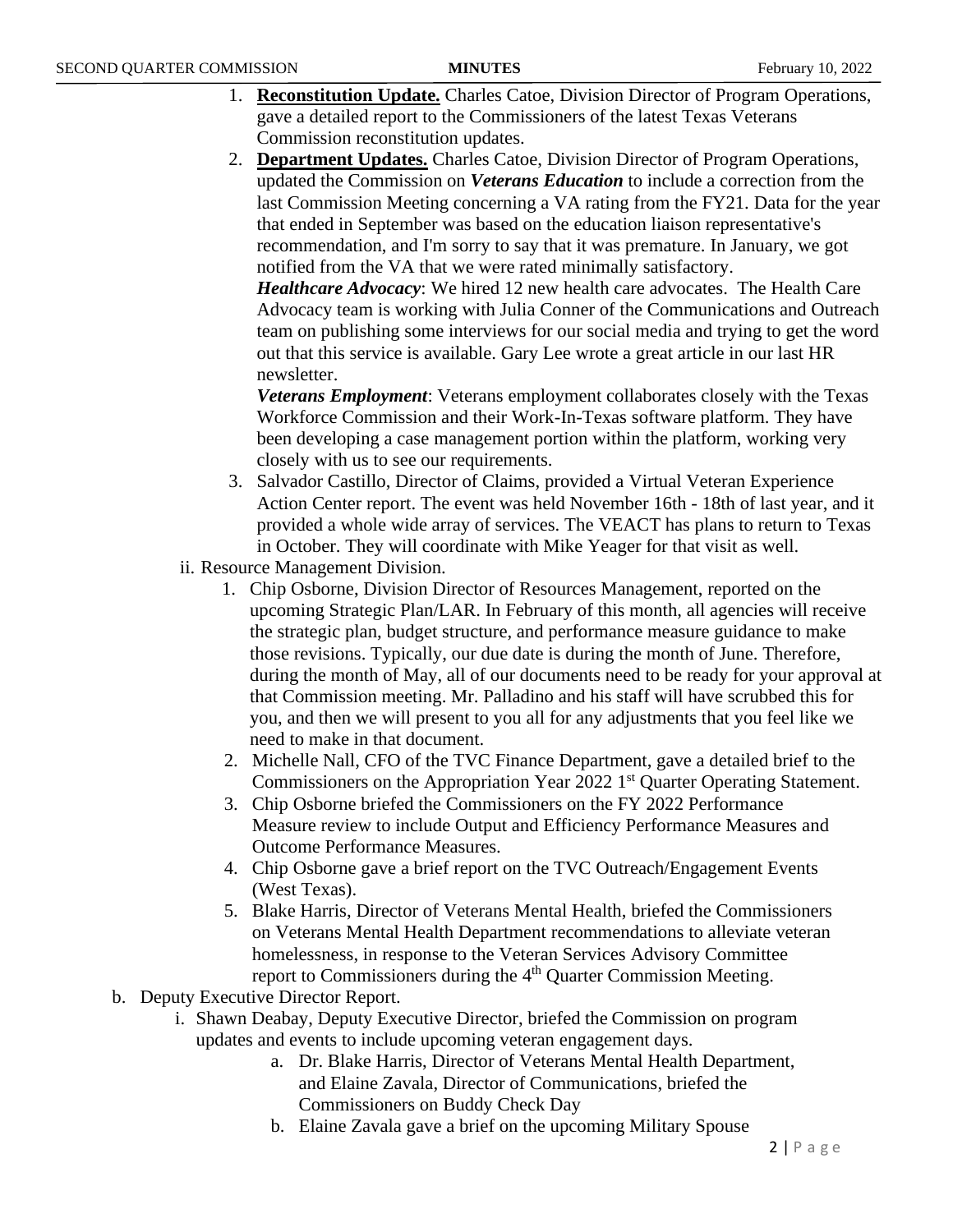- Appreciation Day on May 8, 2022.
- c. Shawn Deabay reported on the upcoming Women Veterans Day on June 12, 2022.
- ii. Shawn Deabay briefed the Commissioners on TVCs Internal Audit updates.
- iii. James Crabtree, Director of Government Relations, gave a brief on upcoming Legislative Updates.
- c. Executive Director Report. Thomas Palladino, Executive Director, provided a report on the agency's priorities and activities over the last quarter, including meetings and events he has attended toinclude relationships with other state and federal veteran agencies.

## **V. CONSIDERATIONS**

a. Acceptance of Gifts. Chip Osborne, Division Director of Resource Management, provided the Commissioners with an update on TVC's acceptance of donations in the total of \$3250.00 for the 1st Quarter FY 2022. TVC requested that these funds be approved and allocated to the Funds for Veterans Assistance.

MOTION: Made by Secretary Kimberlee Shaneyfelt, seconded by Commissioner Mary Dale to accept the gift and allocate it to the Funds for Veterans Assistance. VOTE: 5-0: Motion Passed.

b. Action regarding criteria for Grant Renewals for the 2022-2023 grant period. James Bracken, Director for Funds for Veterans Assistance, provided the following brief: FVA recommends no change or adjustment to grant renewal criteria. Keep it at 70% of annual Performance and Expenditures.

*\*No proposed Motions.*

- c. Action regarding Administrative Rules:
	- i. The proposed change to Administrative Rule Title 40, TAC Part 15, Section 460.3, Applicant Eligibility. James Bracken, Director for Funds for Veterans Assistance, provided the following brief: The proposed amendment is made to eliminate language that could inadvertently exclude eligible applicants for commission grants. Specifically request to remove the phrase "research institutions" from the 3rd item, in paragraph b.
	- MOTION: Made by Vice-Chair Kevin Barber, seconded by Commissioner Mike Hernandez to approve the TVC Staff recommendation regarding Advisory Committee Membership.
	- VOTE: 5-0: Motion Passed.

#### *(John Goodell, General Counsel, will brief the remaining 3 administrative rules.)*

ii. Action regarding proposed additions to Administrative Rule Title 40 TAC Part 15 Section 462 Energy Industry Program for Veteran Professional Development. *The Energy Industry Program for Veteran Professional Development aims to provide assistance to veterans seeking training to prepare for employment in the energy industry.*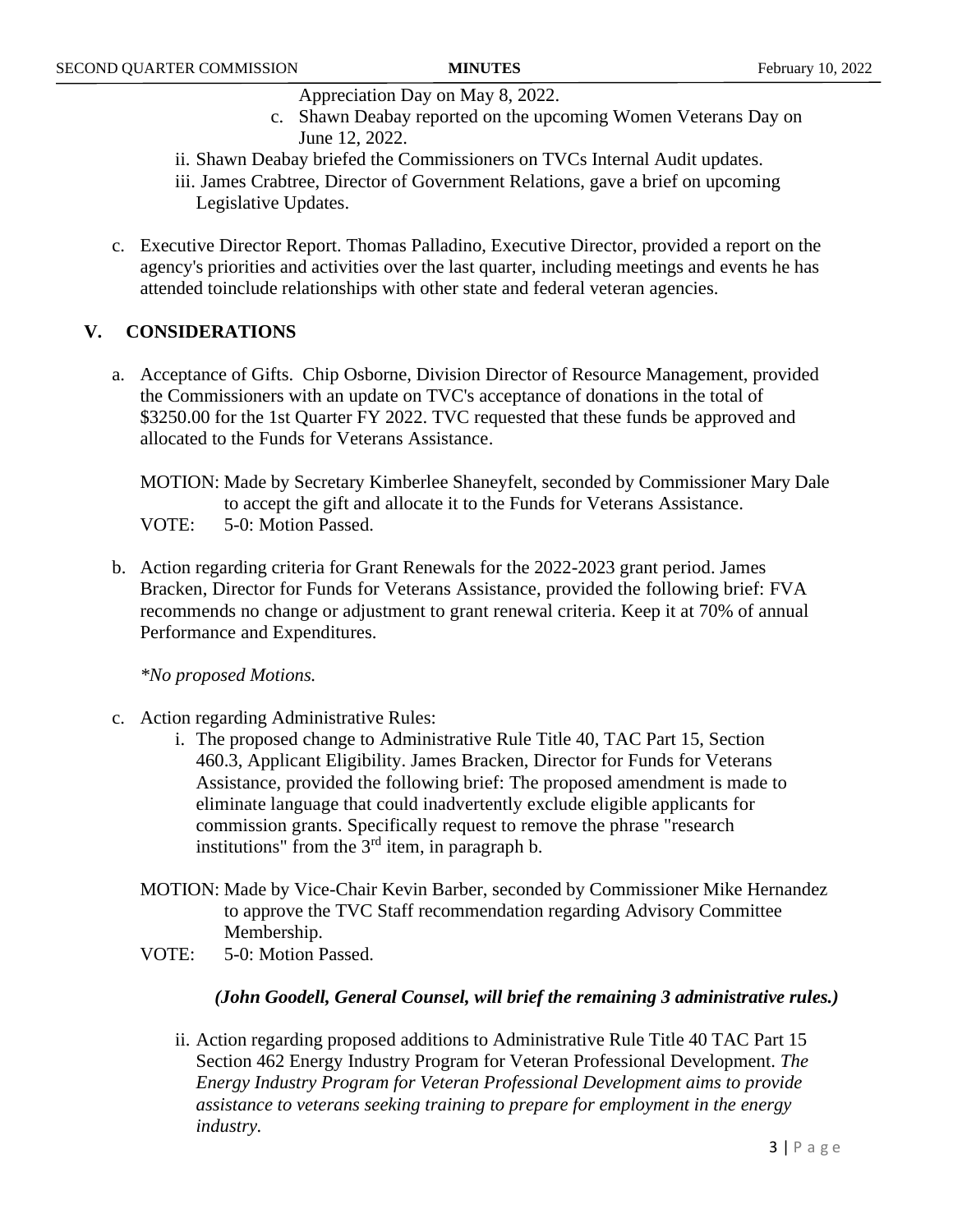- iii. Action regarding proposed additions to Administrative Rule Title 40 TAC Part 15 Section 463 Veteran Verification Letter. *The application applies to all veterans who wish to receive a verification of veteran status for the purpose of obtaining a fee waiver for a new veteran-owned business as defined by SECTION 1. Subchapter A, Chapter 12, Business Organization Code Sec. 12.005.*
- iv. Action regarding proposed additions to Administrative Rule Title 40 TAC Part 15 Section 464 to Citizenship Assistance for Veterans. *The authority for this subchapter is provided in Texas Government Code §434.0027 relating to citizenship assistance for veterans. The purpose of citizenship assistance for veterans is to educate and direct veterans to become United States citizens and facilitate veterans' naturalization processes.*
- MOTION: Made by Commissioner Mary Dale, seconded by Secretary Kimberlee Shaneyfelt to approve proposed additions to Administrative Rules 40 TAC Part 15 sections 462, 463, and 464 as presented.
- VOTE: 5-0: Motion Passed.
- **VI.** Executive Session. None.
- **VII.** Discussion and take possible action on the items considered in Executive Session. There were no items to act on.
- **VIII.**Discussion about setting the date, time, and location of the next Commission Meeting

The Commission agreed that the  $3<sup>rd</sup>$  Quarterly Commission Meeting of FY 2022 would beheld on Thursday, May 12, 2022, at 9:00 a.m. HQ Austin TX, SFA Bldg. room 170.

**IX.** Adjournment.

Chairwoman Koerner asked each Commissioner for any closing remarks.

Each Commissioner extended their gratitude to Texas Veterans Commission staff for their support and hard work in serving Texas Veterans. Chairwoman Koerner provided closing remarks as well.

MOTION: Made by Vice-Chair Kevin Barber and seconded by Commissioner Mary Dale to adjourn the meeting.

VOTE: 5-0: Motion Passed.